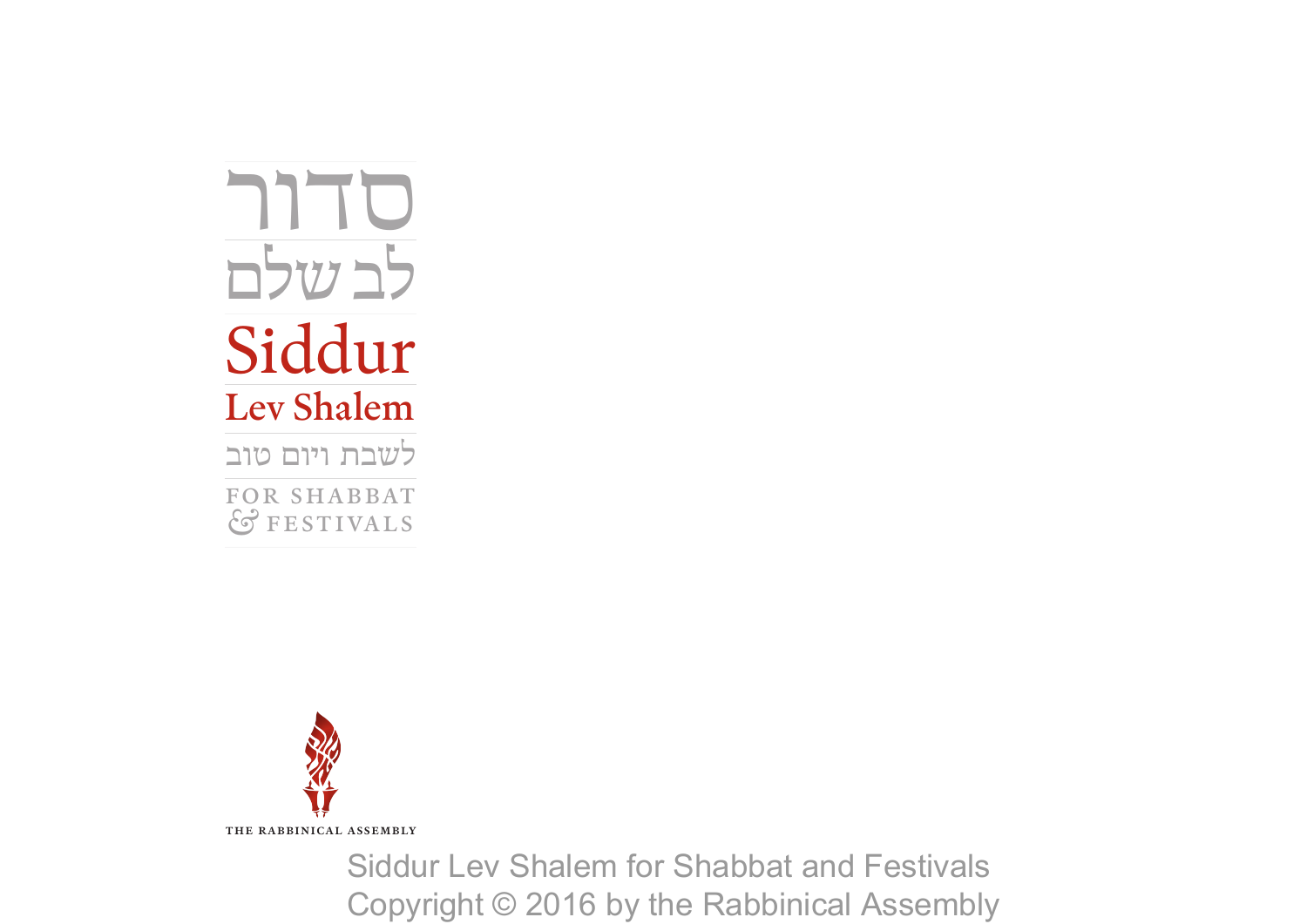THE SIDDUR LEV SHALEM COMMITTEE

Rabbi Edward Feld, *Senior Editor and Chair* Rabbi Jan Uhrbach, *Associate Editor* Rabbi David M. Ackerman Ḥazzan Joanna Dulkin Rabbi Amy Wallk Katz Rabbi Cantor Lilly Kaufman Rabbi Alan Lettofsky Rabbi Robert Scheinberg Rabbi Carol Levithan, *ex officio* Rabbi Julie Schonfeld, *ex officio*

Copyright © 2016 by The Rabbinical Assembly, Inc. First edition. All rights reserved.

No part of this book may be reproduced or transmitted in any form or by any means, electronic or mechanical, including photocopy, recording or any information storage or retrieval system, except for brief passages in connection with a critical review, without permission in writing from:

The Rabbinical Assembly 3080 Broadway New York, NY 10027 www.rabbinicalassembly.org

Permissions and copyrights for quoted materials may be found on pages 463–465.

isbn: 978-0-916219-64-2 *Library of Congress Cataloging-in-Publication Data is available.*

Designed, composed, and produced by Scott-Martin Kosofsky at The Philidor Company, Rhinebeck, New York. www.philidor.com

The principal Hebrew type, Milon (here in its second and third iterations), was designed and made by Scott-Martin Kosofsky; it was inspired by the work of Henri Friedlaender. The principal roman and italic is Rongel, by Mário Feliciano; the sans serif is Cronos, by Robert Slimbach. The Hebrew sans serif is Myriad Hebrew, by Robert Slimbach with Scott-Martin Kosofsky.

Printed and bound by LSC Communications, Crawfordsville, Indiana.

Fourth Printing 18 17 16 15 14 13 12 11 10 9 8 7 6 5 4

Siddur Lev Shalem for Shabbat and Festivals Copyright © 2016 by the Rabbinical Assembly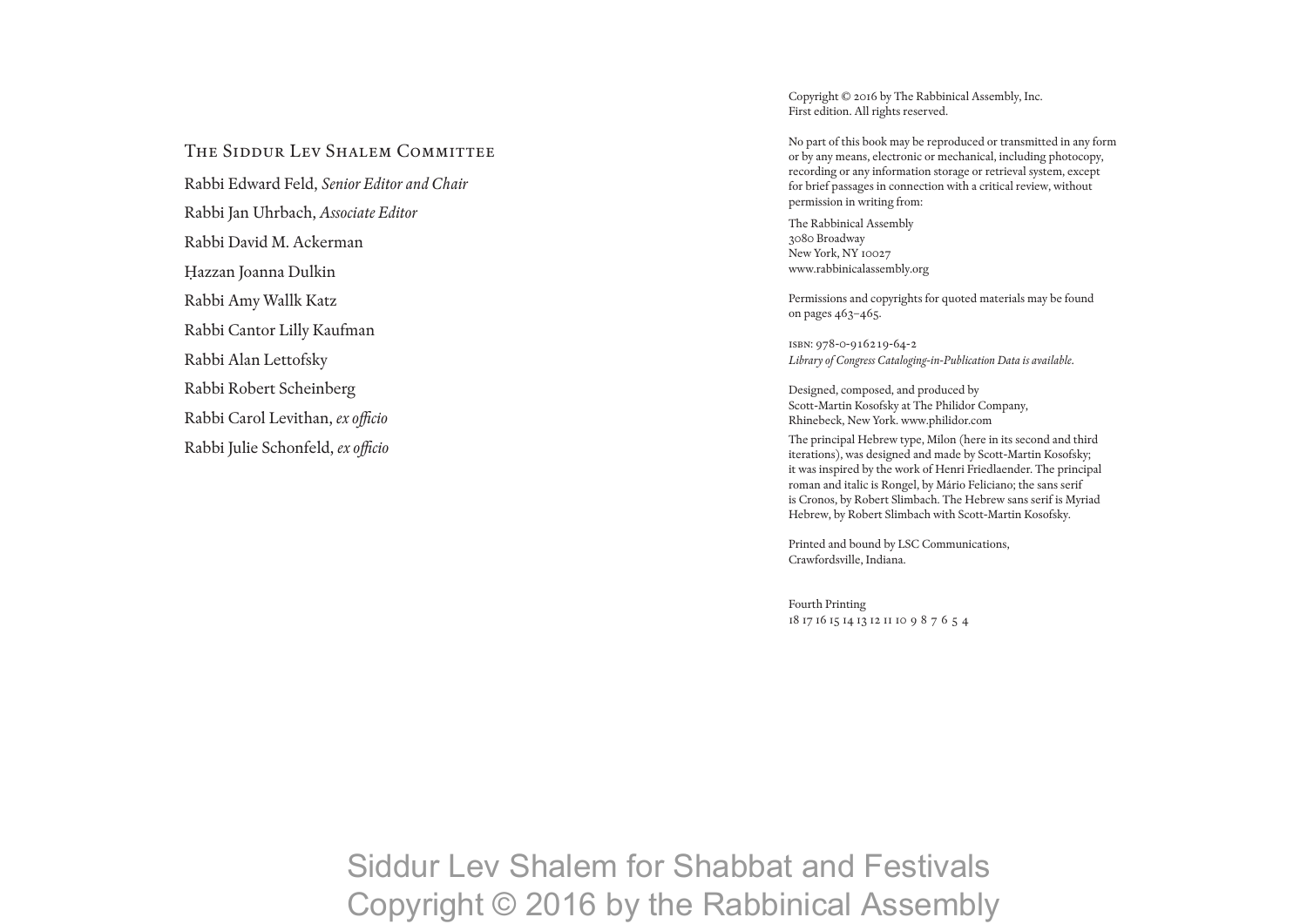# יזכור Yizkor

#### *we recall*

Some of us recall parents who gave us life, who cared for us and nurtured us and who taught us to take our first steps on our own.

Some of us remember a wife, husband, or partner—our friend and lover—with whom we shared so much of our lives, our failures and achievements, joys and sorrows, intimate secrets.

Some of us recall brothers and sisters, who matured together with us, sometimes competing with us, and sometimes encouraging us on, bound to us by a life-long relationship.

Some of us remember children, entrusted to us too briefly, to whom we gave our loving care and from whom we received a trust that enriched our lives. Their memory is always with us.

- Many of us recall relatives who knew us, teachers who affected us, and beloved friends who walked beside us in life, guiding us, listening to us, supporting us.
- Our lives are shaped by those who were alongside us as we walked on our path.

May our inheritance impel us to strive to live lives of holiness and service. May memories of love inspire us to love; may painful memories impel us to mitigate the pain others experience. And may we be granted the strength to affirm life's meaning, even in the face of death.

*Yizkor is recited on the last day of the Festival.*

*Some people whose parents are living have a custom of leaving the service at this time, but even those who do not yet need to say the personal prayers of remembrance might remain and recite prayers for others as well as join in the communal prayers (beginning on page 336 below).*

> **יהוה, מה אדם ותדעהוּ,** בֵּוּ אַנוֹשׁ וּתּחשׁבהוּ. אַדָם לַהֱבֶל דַּמֲה, ימיו כִּצל עוֹבֵר. ּבִּבִּקֶר יַצִיץ וְחָלַף, לָעֱרֵב יִמוֹלֵל וְיָבֵ*שׁ.* לִמְנוֹת יַמֵינוּ כֵּן הוֹדַע וְנָבִיא לְבַב חַכְמָה.

ADONAI, what are human beings that You take account of them, mortals that You care for them? Humans are as a breath, their days like a passing shadow. In the morning they flourish anew; in the evening they shrivel and die. Teach us to count each day, that we may acquire a heart of wisdom.

**Introduction.** Yizkor is a time set aside to formally include in our thoughts and prayers family and friends who have passed away. In reciting Yizkor, the veil between the worlds of the living and the dead becomes more transparent. For some, memories of family and friends evoked by the festival add to our sense of fullness and peace. For some, those memories bring sadness at the loss of those we loved. For still others, these memories may be disquieting. Whatever our circumstances, as we travel through the cycle of the year, the people who were once with us in person travel with us in spirit.

The opening to a heavenly world, which Yizkor evokes, is symbolized by holding a Torah during the service and our standing as we recite the prayers recalling those who have died. Some communities begin doing so as these opening meditations are recited; some do so when the personal prayers for the departed are recited (page 335).

**What are human beings**  מה אדם. The verses in this passage come from Psalms 144:3–4, 90:6, and 90:12.

**We Recall**. A prayer written by Mordecai M. Kaplan, Eugene Kohn, and Ira Eisenstein, and adapted here.

Siddur Lev Shalem for Shabbat and Festivals 330 **שחרית ליום טוב · יזכור yizkor · service morning · festivals** 330 Copyright © 2016 by the Rabbinical Assembly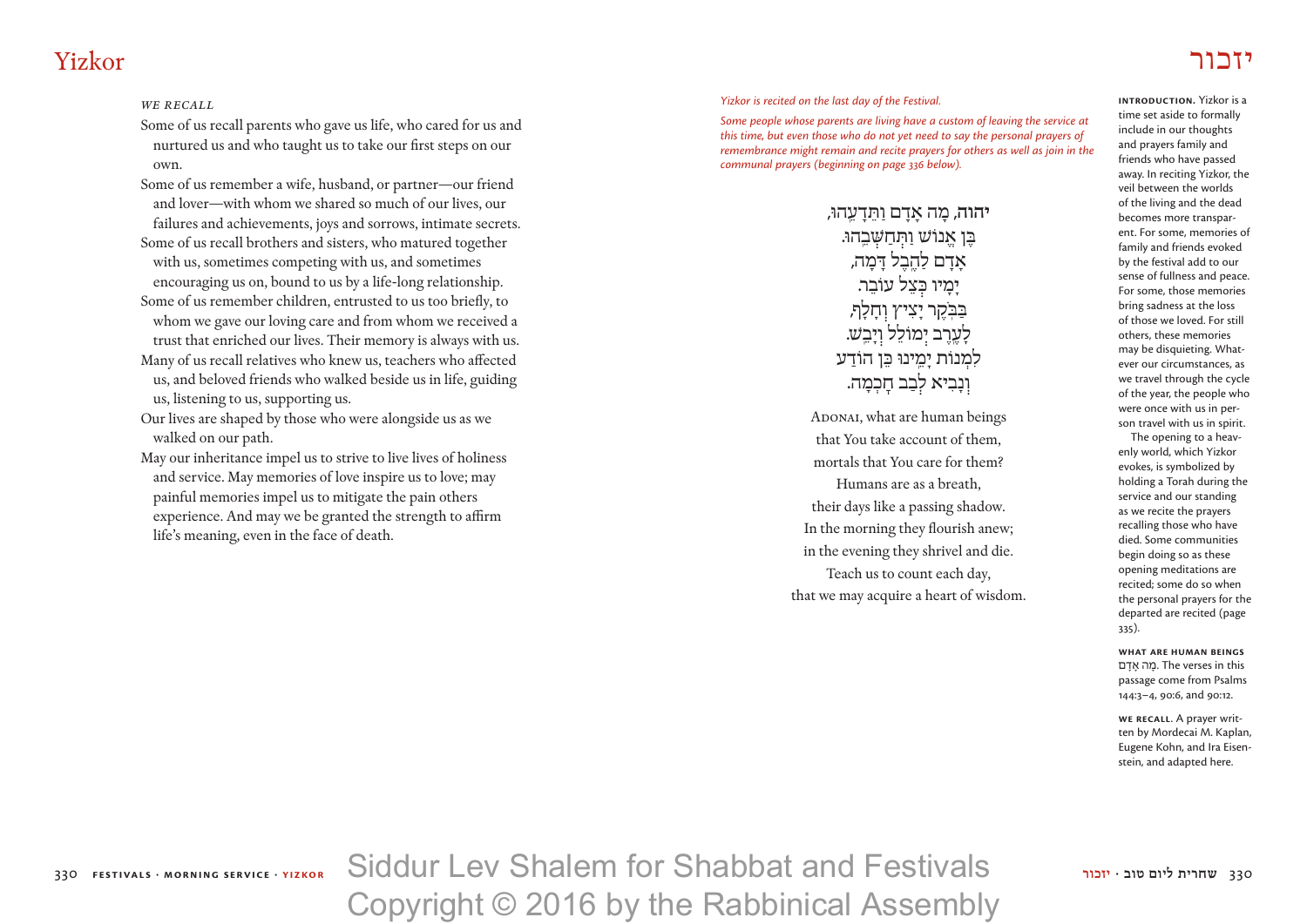שִׁוְּיתִי יהוה לְנֶגְדִּי תָמִיד, כּ ִ י מִ ימִ ינִ י בַּ ל אֶ מּוֹט. לָבֵן שָׂמַח לִבִּי וַיָּגֵל כִּבוֹדִי, אַף בִּשָּׂרִי יִשְׁכֹּן לָבֵטַח. תהלים טז:ח-ט ADONAI is always before me, at my right hand, lest I fall. Therefore I am glad, made happy, though I know that my flesh will lie in the ground forever. Psalm 16:8–9

*A Personal Meditation*

Eternal God, Master of mercy, give me the gift of remembering. May my memories of the dead be tender and true, undiminished by time; let me recall them, and love them, as they were. Shelter me with the gift of tears. Let me express my senses of loss—my sorrow, my pain, as well as my love, and words unspoken. Bless me with the gift of prayer. May I face You with an open heart, with trusting faith, unembarrassed and unashamed. Strengthen me with the gift of hope. May I always believe in the beauty of life, the power of goodness, the right to joy. May I surrender my being, and the soul of the dead, to Your all-knowing compassion.

*My Father Commanded Me Not To Die* But my father, before he died, commanded me not to die. Never to stop breathing. Only to seem silent, while my soul secretly continues to be suspended in the ether. So I go on living. I will not stop living. Neither non-existence nor fear, nor closely-knit woven gloom, its cloth cloaking the sun, will make me tremble, not the emptiness with which my loved ones leave me, silently taken one by one. I continue to breathe and with my breath, I give life to birds, wild beasts, shreds of sky, clumps of clay. —rivka miriam

*The deaths of those we now recall left holes in our lives, but we are grateful for the gift of their love. May their memory, recalled this day, be a blessing for us and all who come to know us.*

Siddur Lev Shalem for Shabbat and Festivals 331 **שחרית ליום טוב · יזכור yizkor · service morning · festivals** 331 Copyright © 2016 by the Rabbinical Assembly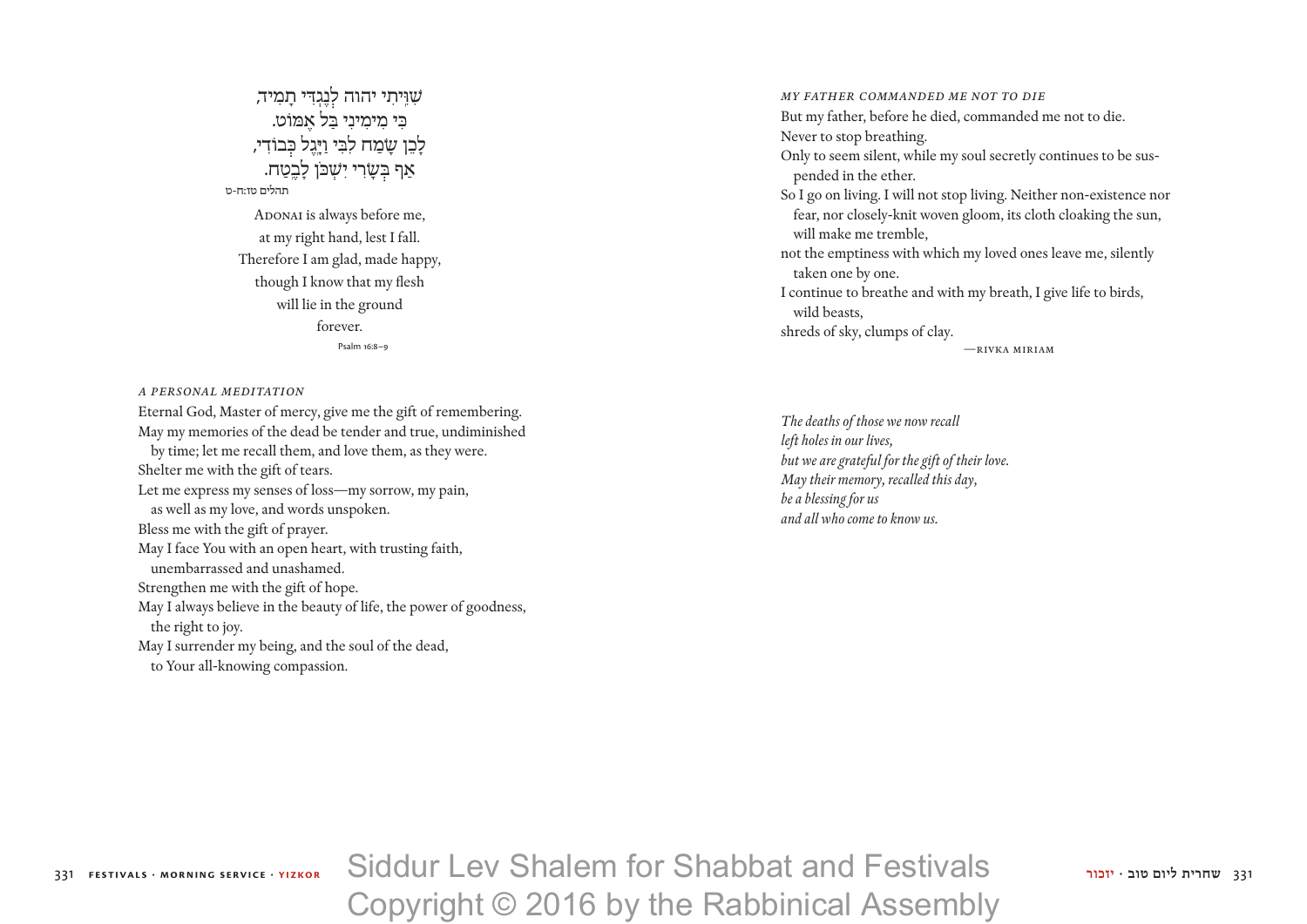*On Pesah|.|*

# א

I never think of myself as waiting for you, but then when the holiday has come and gone, when I'm packing up the Pesah dishes or taking down the *sukkah*, I feel hopeless and alone.

inconsolable.

Then I realize I've left a small corner somewhere deep inside myself unpainted, and in that small corner, I'm still a child, a little girl, waiting.

And I had hoped without knowing it that this hag you'd come.

My tears fall on the Pesah dishes and I wonder why you've left me here alone. —MERLE FELD

## ב

*Tam* is who you were. Simple and whole. You asked, "What is this?" I needed to know, but was too sophisticated to ask. Now, belatedly, I wonder, what is this . . . seder? what is this . . . life? what is this ... death? what is this . . . God?

*Wise* is who you were. You wanted to know every little thing there is to know to serve God. Details, you wanted details. We thought your mind was narrow when it was simply in love. Now I miss your intense yearning for your beloved, content to be restrained by "no" or liberated by "yes."

*Wicked* is who you were. You just couldn't stop pushing, rejecting. Did I owe you patience or impatience? I still don't know. Your rage chased away my love more than once. You did provoke something in me, though. I wish I had known how to love you and I wish you had known how to love me.

*Unable to ask* is who you were. It was up to me to open up for you the questions of life I wished you could ask. Not only to lighten my burden though I can't deny that was true, but so you could say your beauty to us, to your world. You were my mystery. To find you I had to study hard at the school of gentleness.

In truth, it is not for me to judge who you were and anyway I cannot begin to know.

You may have been a whole new number, the fifth or sixth or seventh child, a new creation, inviting the sea to split upon God's command not into upper and lower but one side facing the other. Then we, whole worlds, could stumble through, toward our redemptions great and simple.

—LILLY KAUFMAN

Siddur Lev Shalem for Shabbat and Festivals 332 **שחרית ליום טוב · יזכור yizkor · service morning · festivals** 332 Copyright © 2016 by the Rabbinical Assembly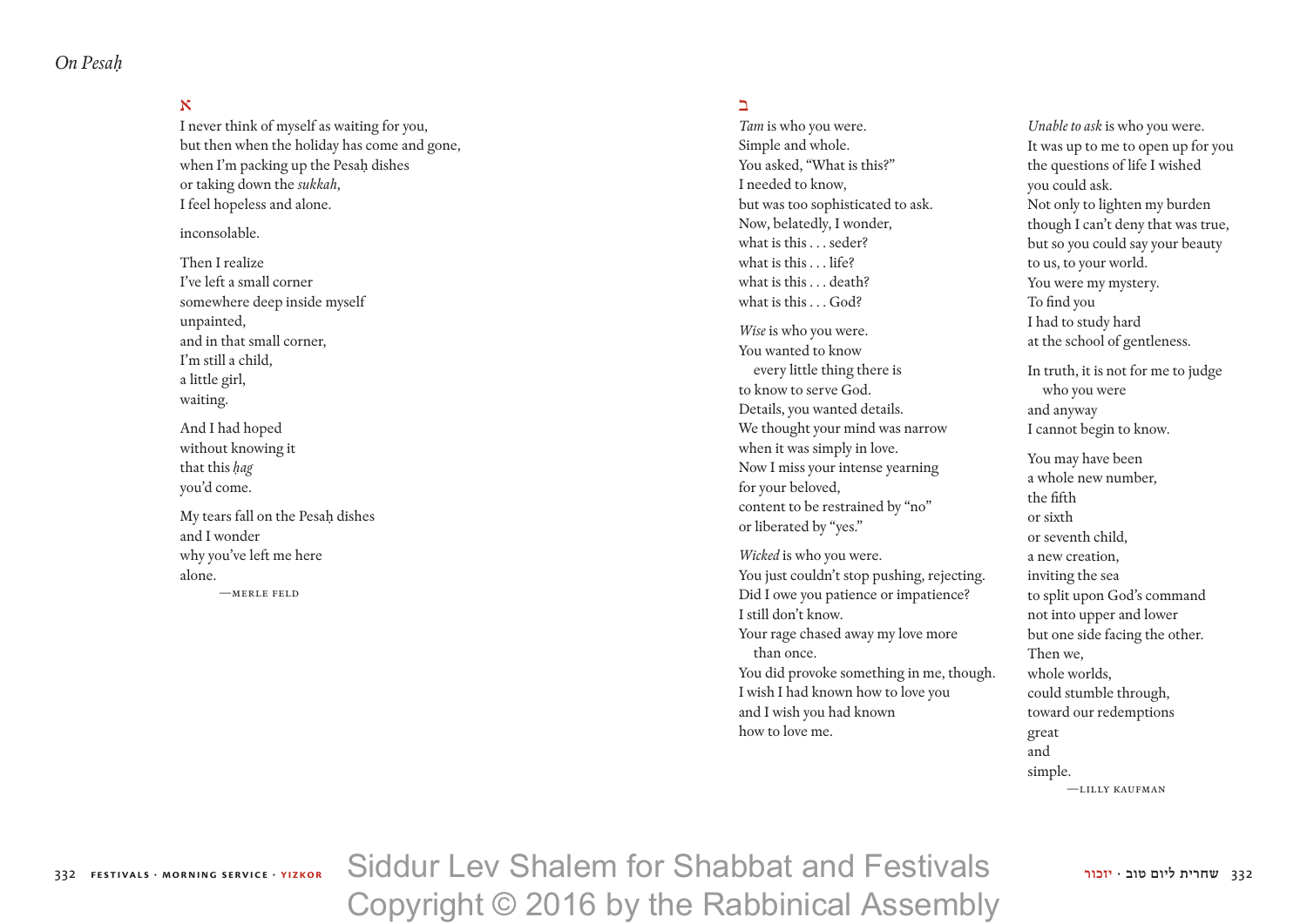# *On Shavuot*

# א

Spring roses bloom, fragrant with heady Torah, layers of sevens fluttering as we enter our *huppah* with God. My teachers, you escort me.

You taught me first words, first songs, first steps; You taught me the slow craft of doing work well.

You taught me the patience to sketch my thoughts; You taught me rules which I broke and then mended.

You taught me impatience with what is unjust. You taught me to listen for truth and to seek it.

You taught me life lessons before they could hurt me; You comforted me when they did; You were my best listener.

You taught me to hurry to do a mitzvah; that inconvenience in service of others is blessed.

You escort me still, as you always did.

You taught me that books catch living voices. You smiled inwardly as I learned what has long been known.

Your presence taught me to breathe with another; to notice their pain and to be, just be near.

- On this splendid day, of hearing sights, seeing noise, of great laws, noble truths, I thank you for moments of learning, still open and opening.
- This rose of learning I accept as your student. I will plant and tend it in your name. It will release to the air its rare essence stirred by the passing of its great gardeners. —LILLY KAU FMA N

### ב

*The Book of Ruth and Naomi* When you pick up the Tanakh and read the Book of Ruth, it is a shock how little it resembles memory. It's concerned with inheritance, lands, men's names, how women must wiggle and wobble to live.

Yet women have kept it dear for the beloved elder who cherished Ruth, more friend than daughter. Daughters leave. Ruth brought even the baby she made with Boaz home as a gift.

Where you go, I will go too, your people shall be my people, I will be a Jew for you, for what is yours I will love as I love you, oh Naomi my mother, my sister, my heart.

Show me a woman who does not dream a double, heart's twin, a sister of the mind in whose ear she can whisper, whose hair she can braid as her life, twist its pleasure and pain and shame. Show me a woman who does not hide

in the locket of bone that deep eye beam of fiercely gentle love she had once from mother, daughter, sister; once like a warm moon that radiance aligned the tides of her blood into potent order.

At the season of first fruits, we recall two travellers, co-conspirators, scavengers making do with leftovers and mill ends, whose friendship was stronger than fear, stronger than hunger, who walked together, the road of shards, hands joined.<br>—MARGE PIERCY

Siddur Lev Shalem for Shabbat and Festivals 333 **שחרית ליום טוב · יזכור yizkor · service morning · festivals** 333 Copyright © 2016 by the Rabbinical Assembly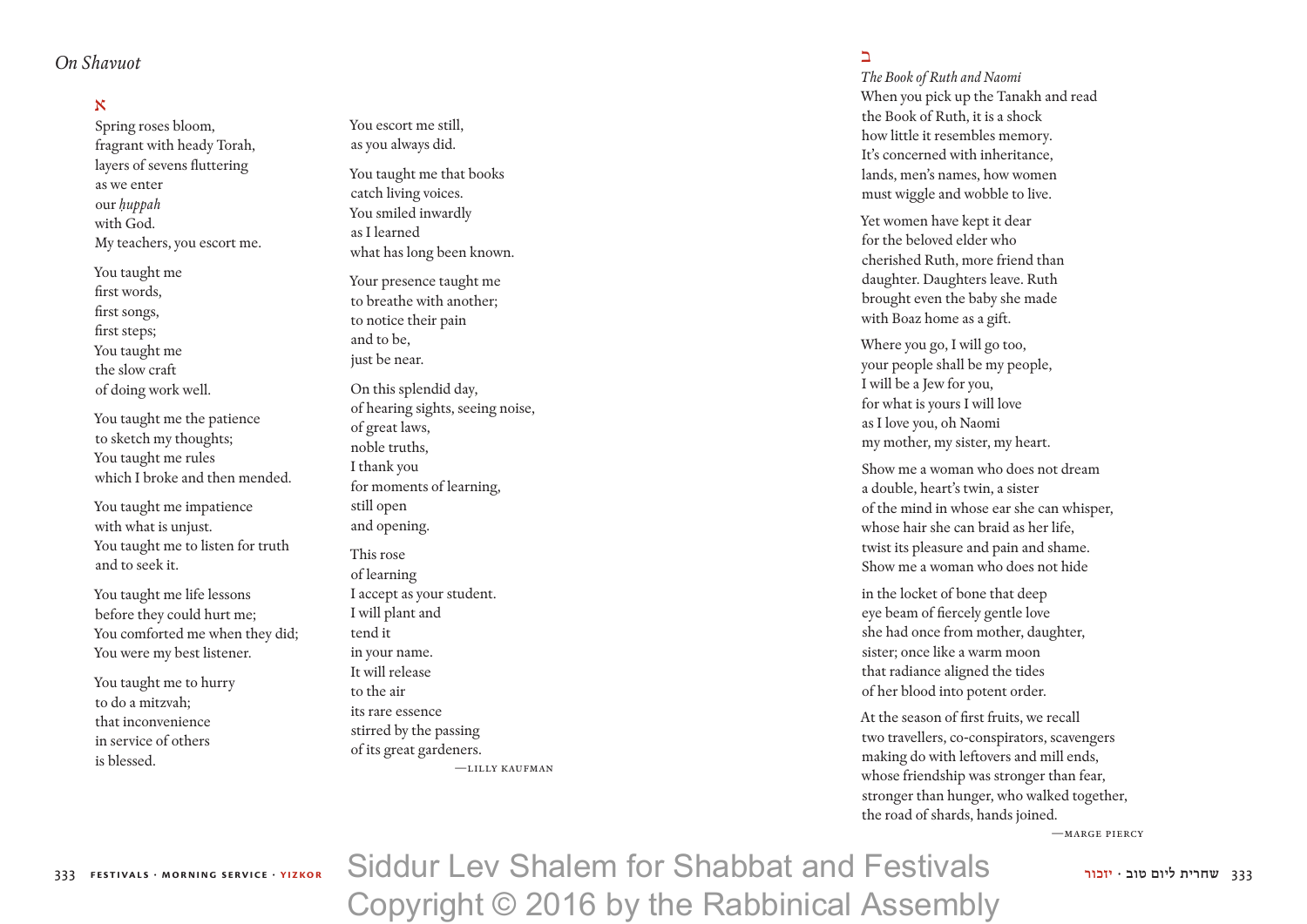#### *memorial prayers*

#### *A Yizkor Meditation in Memory of a Parent Who Was Hurtful* Dear God, You know my heart. Indeed, You know me better than I know myself, so I turn to You

before I rise for Kaddish. My emotions swirl as I say this prayer. The parent I remember was not kind to me. His/her death left me with a legacy of unhealed wounds, of anger and of dismay that a parent could hurt a child as I was hurt.

 I do not want to pretend to a love or to a grief that I do not feel, but I do want to do what is right as a Jew and as a child.

 Help me, O God, to subdue my bitter emotions that do me no good, and to find that place in myself where happier memories may lie hidden, and where grief for all that could have been, all that should have been, may be calmed by forgiveness, or at least soothed by the passage of time.

 I pray that You, who raise up slaves to freedom, will liberate me from the oppression of my hurt and anger, and that You will lead me from this desert to Your holy place.

—robert saks

*An Eternal Window* In a garden I once heard a song or an ancient blessing. And above the dark trees a window is always lit, in memory

of the face that looked out of it, and that face too

was in memory of another lit window.

—yehudah amichai (*translated by Chana Bloch*)

*We rise. We each continue in private meditation, selecting from among the following and adding appropriate names as indicated. Personal prayers may be added.*

### *In memory of female relatives or friends:*

*H***i יִזְכֹּר אִלֹהִים אַת־נַשְׁמַת** 

| אִמְי מוֹרַתִי ____________________ my mother  |            |
|------------------------------------------------|------------|
|                                                |            |
| בֵּת זוּגִי _______________________ my partner |            |
|                                                |            |
|                                                |            |
|                                                |            |
| my relative                                    | קְרוֹבָתִי |
|                                                | חֲבֵרְתִי  |
|                                                |            |

#### *When one person is remembered:*

 $\alpha$ שהלכה לעולמה. הנני נודב\נודבת צדקה בעד הַזְכָּרַת נִשְׁמָתָהּ. אָנָא תְּהִי נַפְשָׁהּ צְרוּרָה בִּצְרוֹר החיים וּתהי מנוּחתה כּבוֹד*, שֹבע ש*ֹמחוֹת את־פּניךּ, נעימות בימינך נצח. אמן.

#### *When more than one person is remembered:*

שהלכוּ לִעוֹלַמַן. הִנִּנִי נוֹדֵב\נוֹדֵבֵת צְדָקָה בְּעַד הַזְכָּרַת נִשְׁמוֹתֵיהֵן. אַנַּא תְּהִיֵינַה נַפְשׁוֹתֵיהֵן צְרוּרוֹת בִּצְרוֹר הַחַיִּים וּתְהִי מִנוּחַתַן כַּבוֹד*, ש*ֹבַע שִׂמַחוֹת אַת־פָּנֵיך*ּ,* נְעִימוֹת בִימִינִךְ נֵצַח. אַמֵן.

who has/have gone to her/their eternal home. In loving testimony to her life/their lives, I pledge *tzedakah* to help perpetuate ideals important to her/them. Through such deeds, and through prayer and remembrance, may her soul/their souls be bound up in the bond of life. May I prove myself worthy of the many gifts with which she/they blessed me. May these moments of meditation strengthen the ties that link me to her/their memory. May she/they rest in peace forever in God's presence. *Amen*.

#### *memorial prayers*

#### *We rise.*

*We each continue in private meditation, selecting from among the following and adding appropriate names as indicated. Personal prayers may be added.*

#### *In memory of male relatives or friends:*

**יִזְכֹּר אֱלֹהִים אֶת־נְשָׁמַת** May God remember the soul of

|  | אישי                                    |
|--|-----------------------------------------|
|  | ווג הואר בן <b>זוּגִי</b> את בְּן אוֹיִ |
|  |                                         |
|  |                                         |
|  |                                         |
|  |                                         |
|  | חברי                                    |
|  |                                         |

#### *When one person is remembered:*

ֿשהלרִ לעוֹלמוֹ. הנִּנִי נוֹדֵב\נוֹדֱבֶת צְדַקָה בְּעַד הַזִּכְּרַת נִשְׁמַתוֹ. אַנַּא תְּהִי נַפְשׁוֹ צְרוּרַה בִּצְרוֹר הַחַיִּים וּתְהִי מִנוּחִתוֹ כּבוֹד*, שֹבע שַׂמ*חוֹת את־פּניך*ּ,* נְעִימוֹת בִּימִינְךָ נֵצַח. אַמֵן.

#### *When more than one person is remembered:*

שֶׁהַלְכוּ לְעוֹלָמֶם. הִנְּנִי נוֹדֶב\נוֹדֶבֶת צְדַקָה בְּעַד הזכּרת נשמותיהם. אנא תהיינה נפשותיהם צרוּרוֹת בִצְרוֹר הַחַיִּים וּתְהִי מְנוּחַתַם כַּבוֹד*, ש*ַבַע שָׂמַחוֹת ּאֶת־פָּנֵיךָ, נְעִימוֹת בִּימִינָךְ נֵצַח. אָמֵן.

who has/have gone to his/their eternal home. In loving testimony to his life/their lives, I pledge *tzedakah* to help perpetuate ideals important to him/them. Through such deeds, and through prayer and remembrance, may his soul/ their souls be bound up in the bond of life. May I prove myself worthy of the many gifts with which he/they blessed me. May these moments of meditation strengthen the ties that link me to his/their memory. May he/they rest in peace forever in God's presence. *Amen*.

Yizkor The .צְ דָ קָ ה **TZEDAKAH** service was called *seder matnat yad*, the service of expressing generosity on behalf of those who have died. That name comes from the closing line of the Torah reading for the final day of the pilgrimage festivals: "Every person giving a gift according to the blessing they have received from Adonai" (Deuteronomy 16:17). Offering charitable gifts and performing acts of justice, love, and care in memory of those who have died provide us with ways of honoring their memory and continuing their influence for good.

Siddur Lev Shalem for Shabbat and Festivals 335 **שחרית ליום טוב · יזכור yizkor · service morning · festivals** 335 Copyright © 2016 by the Rabbinical Assembly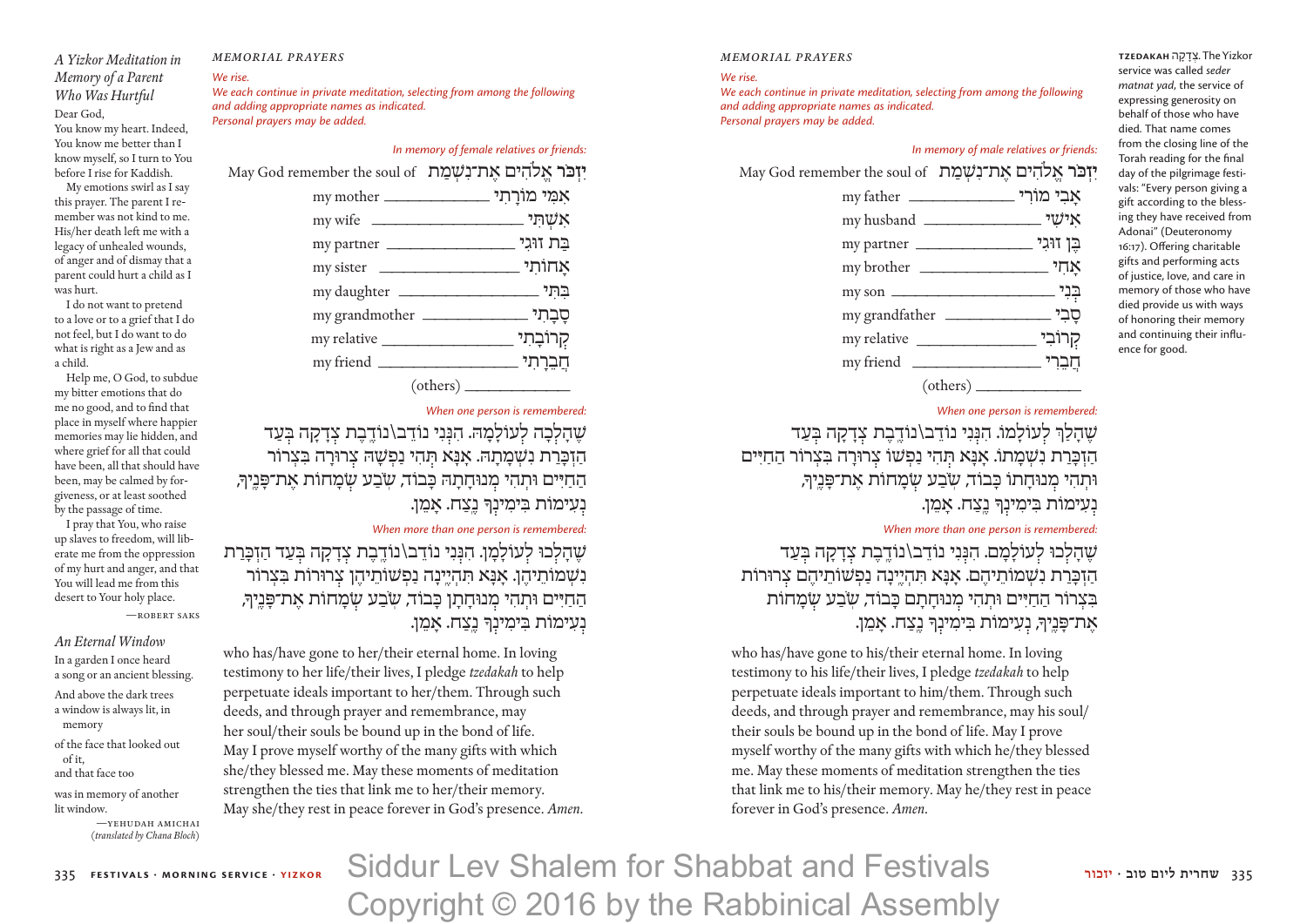FOR THOSE WHO DIED IN DEFENSE OF THE STATE OF *Israel and in acts of terror*

#### *Some congregations add the following:*

**יזכּר אלהים את־נשמות כּל־אחינוּ ואחיותינוּ בִּני ישׂראל** ֿשֶׁהִקְרֵיבוּ אֶת־נַפְשֹׁתֵיהֵם בְּדֵרֵךְ לְהַקַמַת מִדִינַת יִשְׂרַאֵל וּבְהַגַּנַּתַהּ, וְכַל־אֵלֶה שֶׁנִּטְבְּחוּ בְּמַעֲשֶׂי חַבְּלָה. בַּעֲבוּר ְשָׁאֲנוּ מִתְפַּלְלִים בְּעַד הַזִּכְּרַת נִשְׁמַתַם. אַנַּא נִזְכּוֹר לעוֹלִם הד גִּבוּרתִם וּמִסירוּתם וּתמימוּתם, ותהיינה נַפְשׁוֹתֵיהֶם צְרוּרוֹת בְּצְרוֹר הַחַיִּים וּתְהִי מְנוּחַתָם כַּבוֹד, ְשְׂבַע שִׂמָחוֹת אֵת־פָּנֵיךָ, נְעִימוֹת בִּימִינְךָ נֵצַח. אָמֵן.

May God remember the souls of all those of the house of Israel who sacrificed themselves to establish the State of Israel, or who have perished in its defense, and those slaughtered in acts of terror. In their memory we pray. May the memory of their bravery, their dedication, and their innocence be with us throughout time. May their souls be bound up in the bond of life; may they be remembered with honor and may they rest in peace at Your right hand forever. *Amen*.

#### *In Memory of All the Dead*

אל מלא רחמים*, שׁוֹכֵן בַּמְרוֹמִים, הַמְצֵא מְנוּחָה נְכוֹנָה* תַּחַת כַּנְפֵי הַשָּׁכִינָה, בְּמַעֲלוֹת קִדוֹשִׁים וּטְהוֹרִים, ּכִּוֹהַר הָרָקִיעַ מַזְהִירִים, לִנְשָׁמוֹת כַּל־אֵלֵה שֵׁהִזִכַּרְנוּ הִיּוֹם לִבְרַכָּה, שֶׁהַלְכוּ לְעוֹלַמֲם, בְּגַן עֱדֶן תְּהִי מְנוּחַתַם. אַנַּא בַּעֲל הַרַחֲמִים, הַסְתִירֵם בְּסֶתֶר כְּנָפֵיךָ לְעוֹלָמִים. וּצְרוֹר בְּצְרוֹר הַחַיִּים אֶת־נִשְׁמוֹתֵיהֶם. יהוה הוּא נַחֲלָתַם. וינוּחוּ בֹשׁלוֹם עַל מֹשַׁכֵּבוֹתיהם. ונֹאמר אמן.

Exalted, compassionate God, grant perfect peace in Your sheltering presence, among the holy and the pure, whose radiance is like the heavens, to the souls of all those we have recalled today. May their memory be a blessing, and may they rest in paradise. Master of mercy, may they find eternal shelter beneath Your sheltering wings, and may their souls be bound up in the bond of life. ADONAI is their portion. May they rest in peace. And let us say: *Amen*.

# *In memory of congregants Some congregations add the following:* **יִזְכֹּר אֱלֹהִים אֶת־נִשְׁמוֹת יִדִידֵינוּ חֵבְרֵי הַקָּהָל הַקָּדוֹש**

הַ ּזֶ ה ׁשֶ הָ ל כּו ל עֹולָ מָ ם. אָ ּנָ א ּתִ הְ יֶ ֽינָ ה נַ פְ ׁשֹותֵ יהֶ ם צ רּורֹות ּבִצְרוֹר הַחַיִּים וּתְהִי מְנוּחַתַם כַּבוֹד*, שְׂבַע שָׂמַ*חוֹת ּאֶת־פָּנֵיךָ, נְעִימוֹת בִּימִינָךְ נֵצַח. אָמֵן.

 .בְּ גַ ן עֵ ֽ דֶ ן **PARADISE IN** Literally, "in the Garden of Eden." We imagine that the soul, which connects all living beings with their divine source, returns, after the death of the body, to God's care.

May God remember the souls of our friends, members of this holy congregation, who have gone to their eternal home. May their souls be bound up in the bond of life. May they rest in peace honored in God's presence. *Amen*.

*Exalted, compassionate God, comfort the bereaved families of this congregation. Help us to perpetuate everything that was worthy in the lives of those no longer with us, whom we remember this day. May their memory endure as a blessing. Amen.*

#### *For Martyrs and the six million*

#### *Some congregations add the following:*

**יִזְכֹּר** אֱלֹהִים אֶת־נִשְׁמוֹת כָּל־אָחֵינוּ בִּנֵי יִשְׂרָאֵל שֵׁמַּסִרוּ את־נפשם על קדּוּש השם, ואת־האנשים נשים וטף, שֶׁבֶּחְנִקוּ וְשֶׁנִּשָׂרִפוּ וְשֵׁבֵּהֵרְגוּ בַשׁוֹאַה. בַּעֲבוּר שֵׁאנוּ מִתְפַּלְלִים בְּעַד הַזִּכְּרַת נִשְׁמַתַם. אַנַּא יִשָּׁמַע בְּחַיֵּינוּ הֵד גִּבוּרַתַם וּמִסִירוּתַם וְיֵרַאֵה בִּמַעֲשֵׂינוּ טְהַר לִבַּם, וְתִהְיֵינָה נַפְשׁוֹתֵיהֶם צִרוּרוֹת בִּצְרוֹר הַחַיִּים וּתִהי מנוּחתם כּבוֹד*, שֹבע שמ*חוֹת את־פּניךּ, נעימוֹת ּבִימִינְךָ נֵצַח. אַמֵן.

May God remember the souls of the martyrs of our people, who gave their lives for the sanctification of God's name, and the men women and children who were were slaughtered, burned, and killed in the Holocaust. In their memory we pray. May our lives reflect a measure of their bravery, dedication, and purity of soul. May their souls be bound up in the bond of life; may they be remembered with honor and may they rest in peace at Your right hand forever. *Amen*.

Siddur Lev Shalem for Shabbat and Festivals 336 **שחרית ליום טוב · יזכור yizkor · service morning · festivals** 336 Copyright © 2016 by the Rabbinical Assembly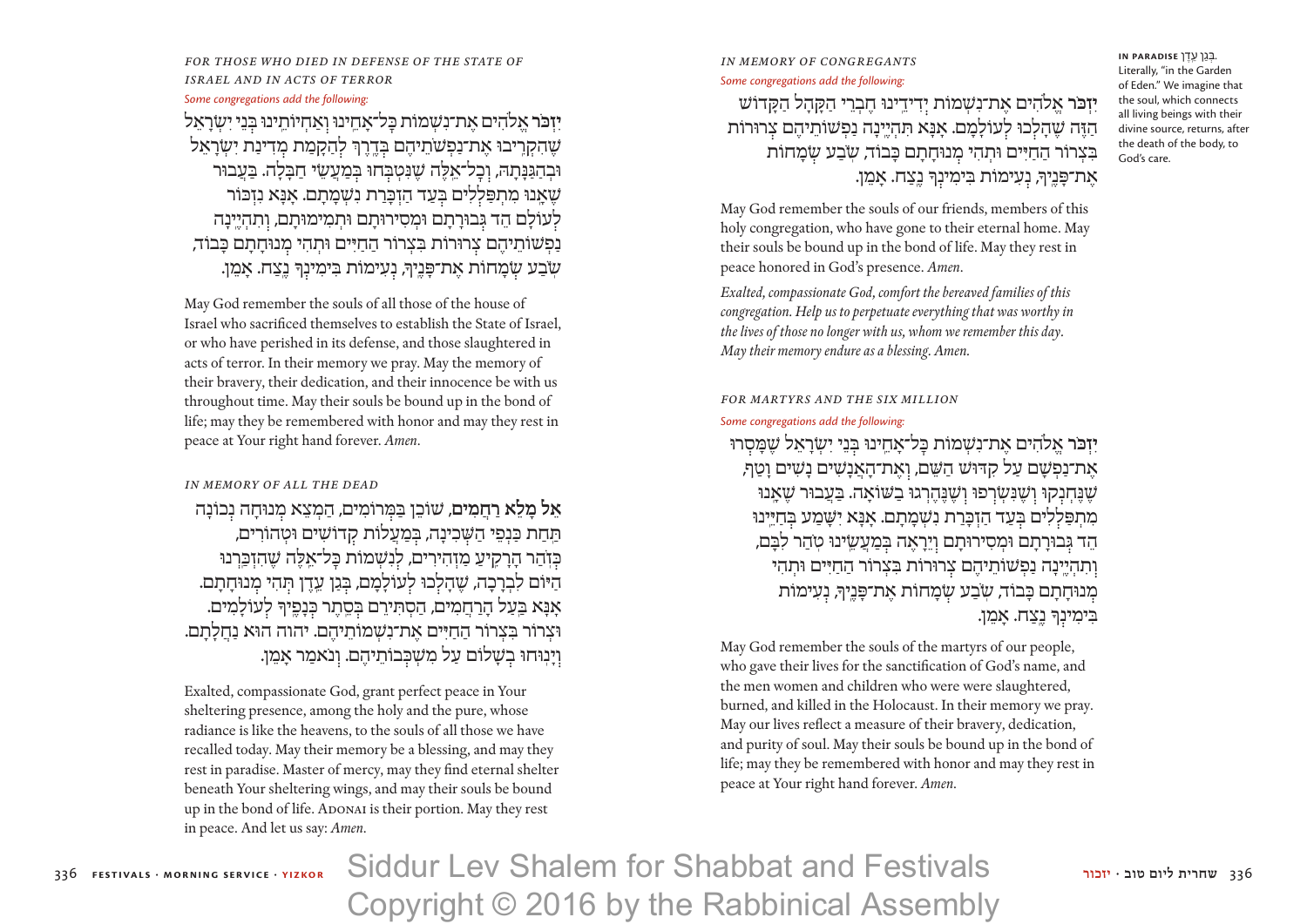#### *in everything*

In everything there is at least an eighth part that is death. Its weight is not great. With that secret and carefree grace we carry it everywhere we go. On lovely awakenings, on journeys, in lovers' words, in our distraction forgotten at the edges of our affairs it is always with us. Weighing hardly anything at all.

—LEA GOLDBERG (translated by Rachel Tzvia Back)

*Gift*

You teach your children what you've been taught about the generosity of limitations, the shortness of life, but also the future you could only find when you found life's limits, not the death you lived but death itself, the real-you death, divvying up your assets your heart, your savvy, your love of interpretation, and interpretation of love as whatever fulfills your wish to be and to give everything that gives itself to you, that gave your children to you and you to them when the lines between you were cut or frozen and pain guaranteed and growing and love came roaring back.

 $-$ j OY LADIN

#### *psalm 23*

**מִ זְ מֹור ל דָ וִ ד.** A PSALM OF DAVID **Mizmor l'david.**

יהוה רֹעי. לֹא אחסר.

ADONAI is my shepherd; I shall not want. Adonai ro<sub>'</sub>i lo ehsar.

ּבִ נְ אֹות ּדֶ ֽ ׁשֶ א יַ רְ ּבִ יצֵ ֽנִ י, עַ ל מֵ י מ נֻ חֹות י נַ הֲ לֵ ֽנִ י, God lays me down in green pastures, leads me to still waters, Binot desheh yarbitzeini, al mei m'nuhot y'nahaleini.

נַפְשִׁי יְשׁוֹבֵב, יַנְחֵנִי בְמַעְגְּלֵי צֶדֶק לְמַעַן שָֽמוֹ. renews my life, guides me in right paths—for that is God's way. Nafshi y'shoveiv, yanheini v'maglei tzedek l'ma·an sh'mo.

ּגִם כִּי אַלְךְּ בְּגִיאַ צַלְמֵוֹת Though I walk through a valley as dark as death, Gam ki eileikh b'gei tzalmavet

### לֹא אירא רע כּי אתה עמדי.

I fear no evil, for You are with me; lo ira ra ki atah imadi.

ָשְׁבְטָךְ וּמִשְׁעַנְתֵּךְ הֵמָּה יְנַחֲמֶנִי Your rod and Your staff, they comfort me. Shivt'kha u-mishantekha heimah y'nahamuni.

ֿרַנִעֲרֹךְ לְפָנַי שֶׁלְחָן נֶגֶד צֹרְרָי, You spread a table before me in full view of my foes; Ta·arokh l'fanai shulhan neged tzor'rai,

ָד<sup>ַ</sup>שַׁנַת בַשַּׁמַן רֹאַשִׁי כּוֹסִי רויה. You anoint my head with oil, my cup is overflowing.

Dishanta va-shemen roshi, kosi r'vayah.

אַרְ טוֹב וַחֱסֵד יִרְדְּפִוּנִי בָּל־יָמֵי חַיָּי,

Only goodness and steadfast love shall pursue me all the days of my life, Akh tov va-hesed yird'funi kol y'mei hayai,

וְשַׁבְתִּי בְּבִית יהוה לְאִרֶךְ יָמִים.

And I shall dwell in the house of ADONAI forever. V'shavti b'veit Adonai l'orekh yamim.

Siddur Lev Shalem for Shabbat and Festivals 337 **שחרית ליום טוב · יזכור yizkor · service morning · festivals** 337 Copyright © 2016 by the Rabbinical Assembly